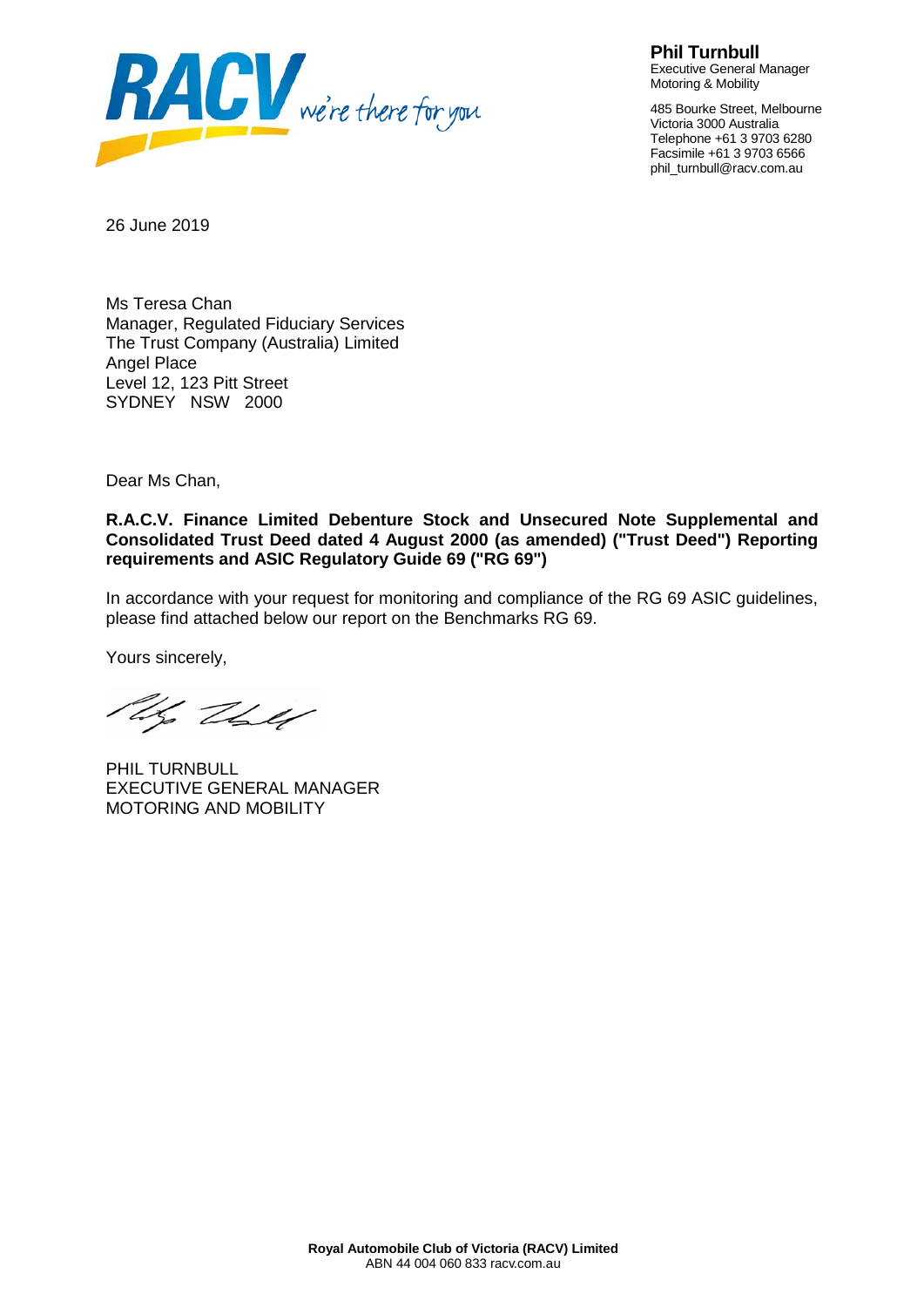# **R.A.C.V. Finance Limited ASIC 69 Benchmark report as at 31 May 2019**

R.A.C.V. Finance Limited (the Company) issued Prospectus 37 dated 1 November 2018 and a copy was lodged with ASIC on that date. An update of the Company's compliance or noncompliance with each benchmark is set out below

# **Benchmark 1 – Equity ratio**

**An issuer should maintain a minimum equity ratio (calculated as: equity / (total liabilities + equity)) of 8% where only a minor part of its activity is property development or lending funds directly or indirectly for property development.**

We satisfy Benchmark 1. Only a minor part of our activity is property development or lending funds directly or indirectly for property development. As at 31 May 2019 our equity ratio was 17.18%, compared with 16.50% as at 31 May 2018.

## **Benchmark 2 – Liquidity**

**An issuer should have cash flow estimates for the next three months and ensure that at all times it has cash or cash equivalents sufficient to meet its projected cash needs over the next three months.** 

We satisfy Benchmark 2. We maintain cash flow estimates on a rolling three-month basis and ensure that at all times we have on hand cash or cash equivalents sufficient to meet our projected cash needs over the next three months.

We do not have a policy of directly matching investments and loan maturities. However, over the past two years 74.5% of funds invested in Notes have been invested for up to a two-year term. Loans repaid over the past two years have been repaid within an average period of two years and eight months.

In estimating cash flows, we take into account a reasonable estimate of rollovers based on our previous experience over the past financial year. Material assumptions underlying cash flow projections include analysis of recent actual investment and loan movements and consideration of budget projections, but exclude new fundraising and new lending business.

Cash flows for the three months from 31 May 2019 are estimated to be as follows:

| Inflows  | \$118m  |  |  |
|----------|---------|--|--|
| Outflows | - \$79m |  |  |

Excess cash \$39m

We periodically "stress test" our liquidity assumptions. For example, if you assume a 35% reduction in retention rates of investments in Notes this would result in a further reduction in excess cash of \$23m, [due to lower inflows from reinvestments] reducing total inflows to \$95m (\$118m - \$23m). This leaves \$16m (\$95m - \$79m) in excess cash as at 31 May 2019. Therefore, even if there is a 35% reduction in retention rates of investments in Notes, there remains sufficient excess cash or cash equivalents to meet projected cash needs over the next three months.

Further, to ensure that at all times we have cash on hand or cash equivalents sufficient to meet our projected cash needs over the next three months, a line of credit facility is available to draw down as required. The Company entered into a new subscription agreement with a major Australian bank for \$350m on 28 February 2019. This facility is split into two tranches, with the term for Tranche A two years and the term for Tranche B three years.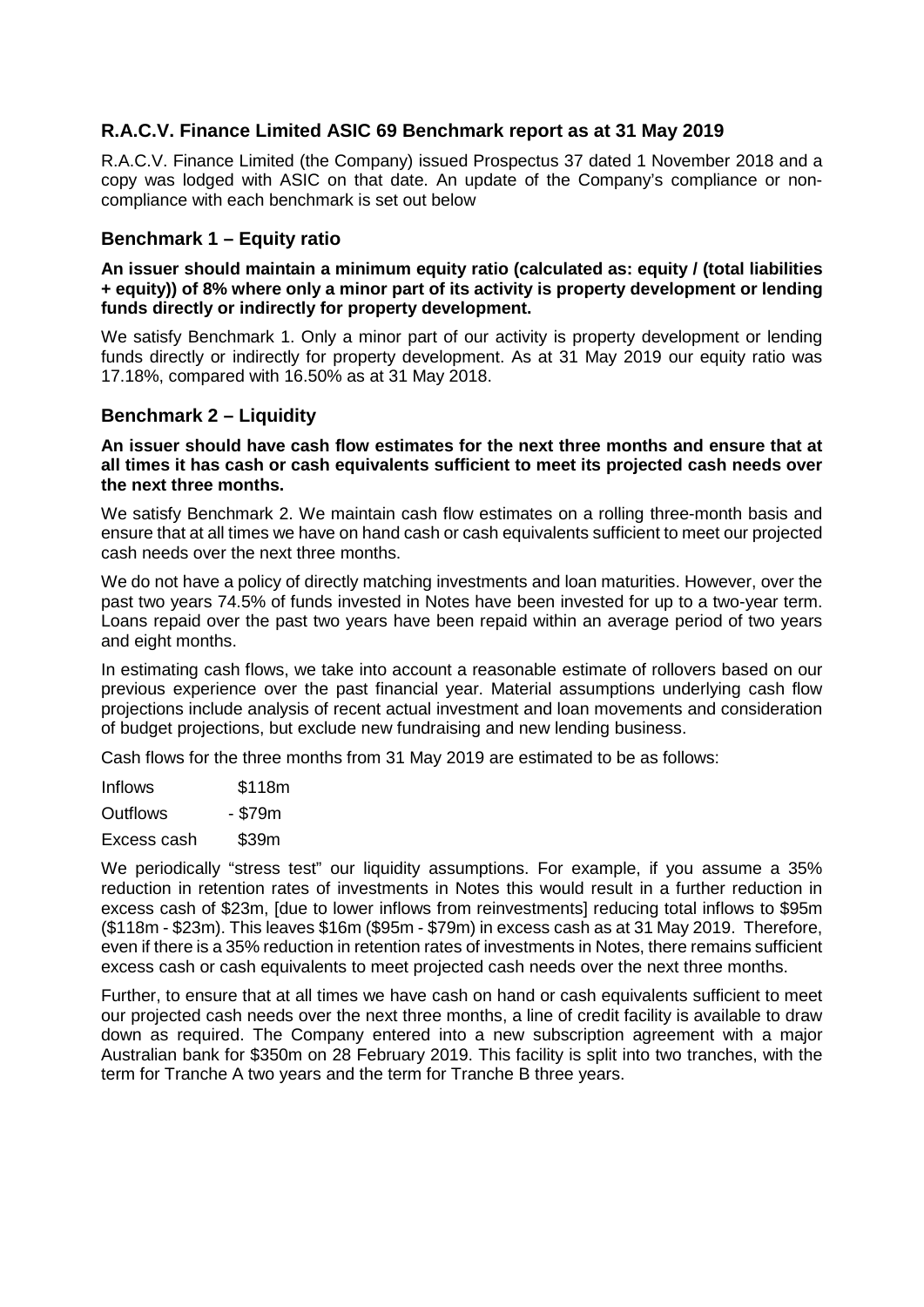# **Benchmark 3 – Rollovers**

**An issuer should clearly disclose its approach to rollovers, including what process is followed at the end of the investment term and how it informs those rolling over or making further investments of any current prospectus and continuous disclosure announcements.**

We satisfy Benchmark 3. On the Maturity Date, you may choose to have your Notes repaid or rolled over. We will contact you in writing at least 14 days prior to the Maturity Date, setting out your options on maturity of your Notes and seeking your instructions.

If you do not provide instructions by the Maturity Date, the Notes will be automatically rolled-over on the same terms and conditions as the maturing investment at the then current interest rate.

We update our website, [www.racv.com.au/investments,](http://www.racv.com.au/investments) with current continuous disclosure announcements, including any new prospectus.

### **Benchmark 4 – Debt maturity**

**All issuers should disclose an analysis of the maturity profile of interest-bearing liabilities (including any notes on issue) by term and value, and the interest rates, or average interest rates, applicable to their debts.** 

We satisfy Benchmark 4. A maturity analysis of our interest-bearing liabilities as at 31 May 2019 is set out below:

| <b>Interest Bearing Liabilities</b>          | \$000's |
|----------------------------------------------|---------|
| Up to 1 month                                | 176,999 |
| Longer than 1 & not longer than 3 months     | 34,608  |
| Longer than 3 & not longer than 12 months    | 94,733  |
| Longer than 1 year & not longer than 5 years | 52,680  |
| <b>Total</b>                                 | 359,020 |
| <b>Average Rate</b>                          | 3.28    |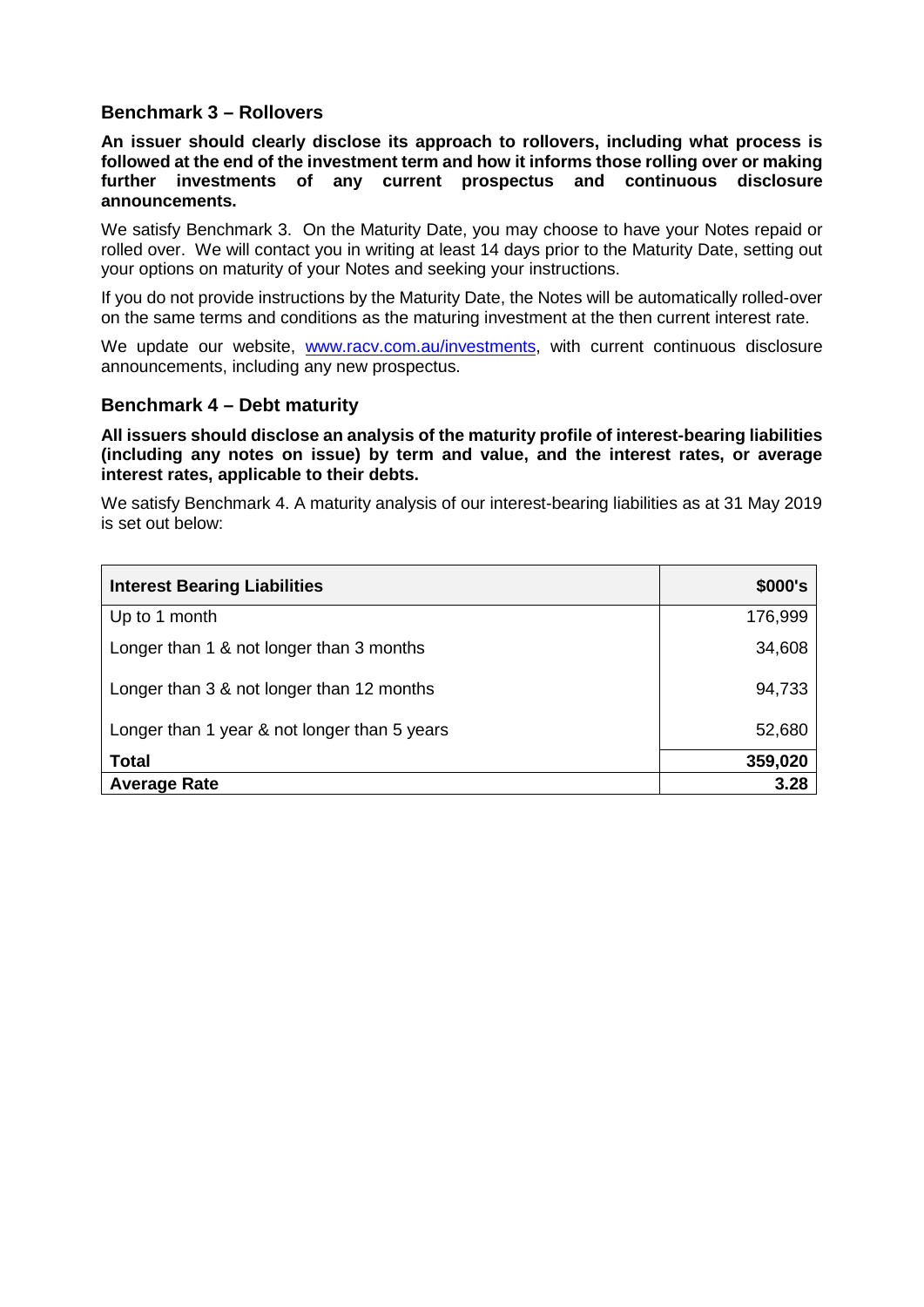# **Benchmark 5 – Loan Portfolio**

**Issuers who directly on-lend funds or indirectly on-lend funds through a related party, should disclose the current nature of its (or the related party's) loan portfolio in relation to a range of specified aspects.**

We satisfy Benchmark 5. A summary of the nature of our loan portfolio as at 31 May 2019 is set out below:

# **- loans (by number and value)**

| <b>Categories</b>                | <b>Number</b><br># | <b>Value</b><br>\$000's |
|----------------------------------|--------------------|-------------------------|
| <b>Consumer loans</b>            |                    |                         |
| Secured                          | 21,941             | 380,151                 |
|                                  | 21                 | 55                      |
| Unsecured                        | 68                 | 350                     |
|                                  | 22,030             | 380,555                 |
| <b>Business Loans</b>            |                    |                         |
| <b>Novated Leases</b>            | 2,453              | 62,568                  |
| <b>Commercial Goods Mortgage</b> | 442                | 7,911                   |
| <b>Commercial Hire Purchase</b>  | 0                  | 0                       |
|                                  | 2,895              | 70,479                  |
| <b>Total Loans</b>               | 24,925             | 451,034                 |

Note: Business loans are quoted inclusive of deferred income and GST.

# **- loans maturity analysis (by term and value)**

| <b>Loan Receivables</b>                      | \$000's |
|----------------------------------------------|---------|
| Up to 1 month                                | 8,642   |
| Longer than 1 & not longer than 3 months     | 19,033  |
| Longer than 3 & not longer than 12 months    | 81,070  |
| Longer than 1 year & not longer than 5 years | 266,553 |
| Longer than 5 years                          | 13,168  |
| <b>Total</b>                                 | 388,466 |
| Average rate                                 | 7.83    |

Note: The values of loan receivables in the table above are consistent with the benchmark requirements but do not match values in the balance sheet as they indicate actual amounts owed by debtors and do not include accounting entries such as provisions and amortisation or accrued interest.

| <b>Lease Receivables</b>                     | \$000's |
|----------------------------------------------|---------|
| Less than 1 year                             | 28,513  |
| Longer than 1 year & not longer than 5 years | 34,055  |
| <b>Total</b>                                 | 62,568  |
| Average rate                                 | 6.56    |

Note: Lease receivables are quoted inclusive of deferred income and GST.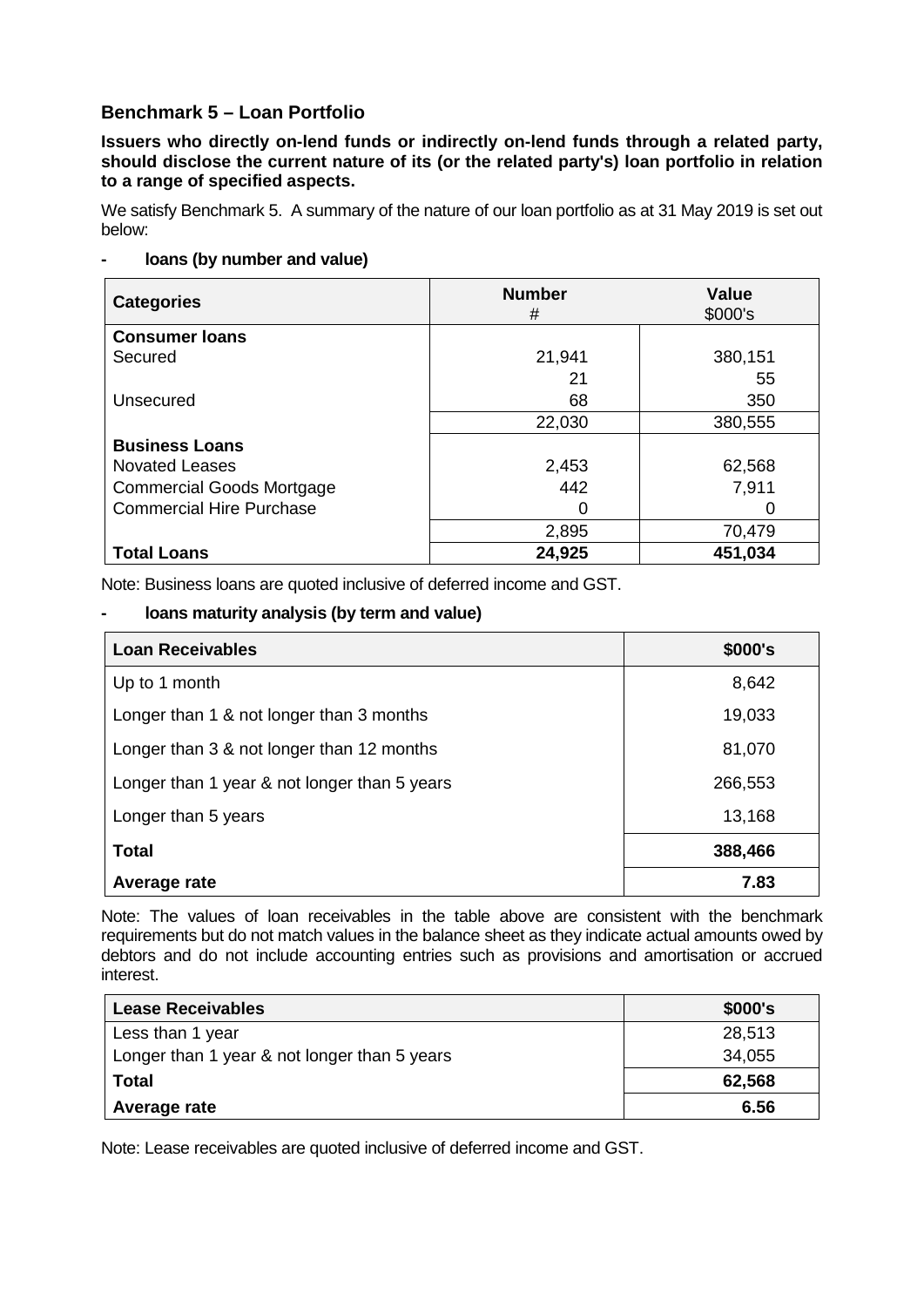# **- loans by class of activity and geographic region (by number and value)**

Our business is predominantly the providing of loans to consumers in Victoria.

**State Consumer Loans Business Loans & Leases \$000's # %value \$000's # % value** VIC | 180,805 | 10,494 | 48 | 18,698 | 783 | 27 QLD | 72,293 | 4,502 | 19 | 14,734 | 613 | 21 NSW | 95,172 | 5,153 | 25 | 10,147 | 414 | 14 Other | 32,286 | 1,881 | 8 | 26,899 | 1,085 | 38 **Totals 380,555 22,030 100 70,479 2,895 100** 

Below is a breakdown of loans by class of activity and geographic region.

Note: Business loans and Lease by geographic region are quoted inclusive of deferred income and GST.

### **- proportion of loans in default or arrears (by number and value)**

Total loans in arrears greater than 30 days are targeted to not exceed 2% of total value of loans.

| Loans greater than 30 days in arrears | <b>Number</b> | \$000's |
|---------------------------------------|---------------|---------|
| <b>Consumer loans</b>                 |               |         |
| 31-60 days                            | 139           | 2,063   |
| 61-90 days                            | 63            | 866     |
| $+90$ days                            | 73            | 904     |
| <b>Business Loans</b>                 |               |         |
| 31-60 days                            | 33            | 763     |
| 61-90 days                            | 19            | 435     |
| $+90$ days                            | 25            | 485     |
| <b>Total arrears</b>                  | 352           | 5,516   |
| <b>Proportion of total loans</b>      | 1.41%         | 1.22%   |

**- proportion of renegotiated loans within the past 3 months that were greater than 30 days in default/arrears (by number, value and percentage)**

|                    | <b>Numbers</b> | % of total<br><b>Nbr</b> | \$000's | % of total<br>value |
|--------------------|----------------|--------------------------|---------|---------------------|
| Total renegotiated | 94             | 0.38                     | 2,371   | 0.53                |

## **- proportion of loans subject to legal proceedings (by number, value and percentage)**

|                                             | <b>Numbers</b> | % of total<br><b>Nbr</b> | \$000's | % of total<br>value |
|---------------------------------------------|----------------|--------------------------|---------|---------------------|
| Total loans subject to legal<br>proceedings |                | 0.008                    | 79      | 0.02                |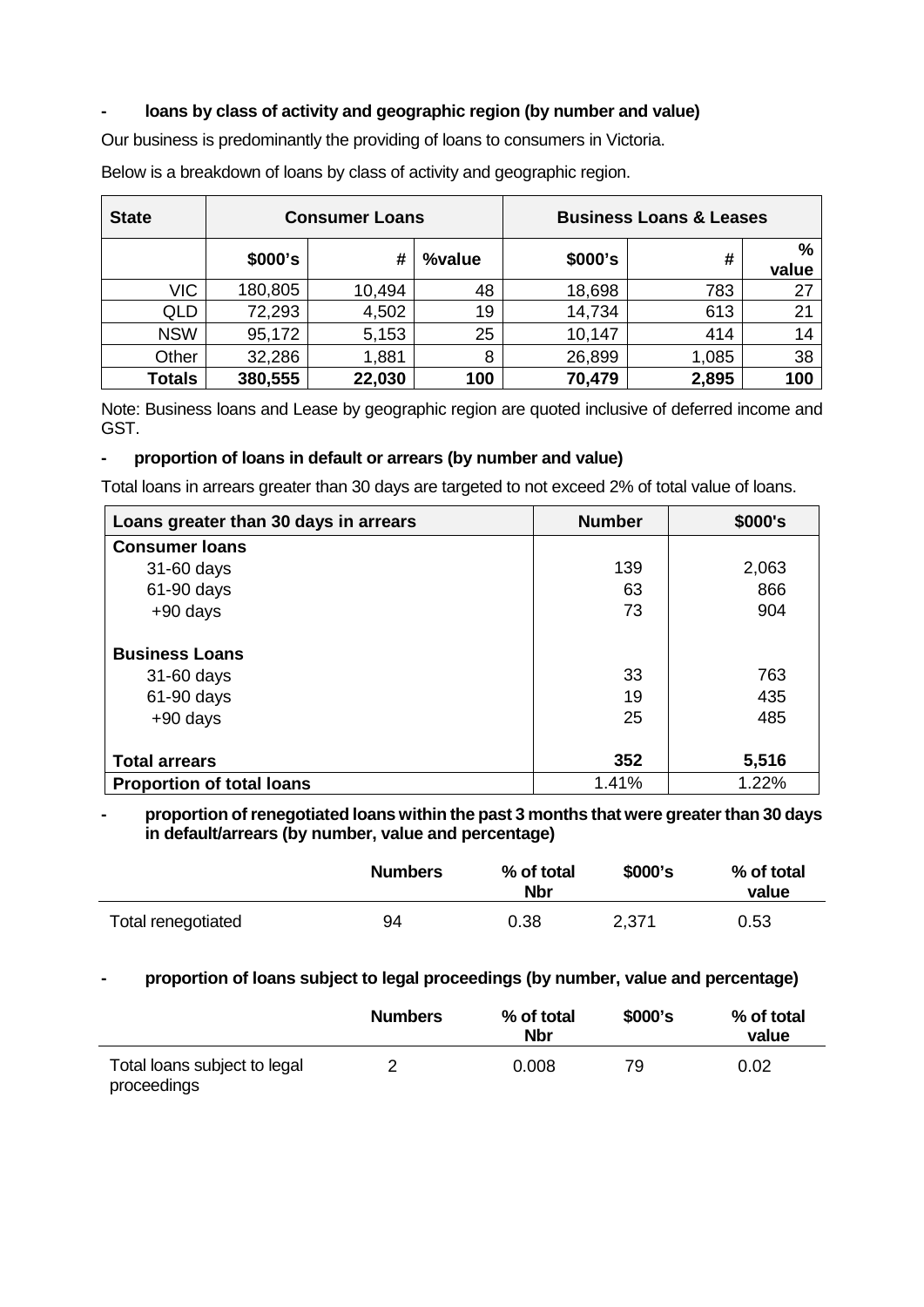### **- proportion of the total loan monies lent on a "secured" basis and nature of the security (by number and value)**

The proportion of loans that are secured is:

|               | <b>Numbers</b> | % of total<br><b>Nbr</b> | \$000's | % of total<br>value |
|---------------|----------------|--------------------------|---------|---------------------|
| Total secured | 24,836         | 99.64%                   | 450,630 | 99.91%              |

#### **Nature of security**

The secured asset for all loans remains the property of the Company until the final payment is made. All loans secured by a tangible asset identifiable by a serial number will be subject to a security which is recorded in the Personal Property Security Register (**PPSR**).

#### **- proportion of the total loan monies lent to its largest borrower (by number and value)**

The largest single borrower holds 11 loan agreements with an outstanding balance of \$284k representing 0.06% of the total loan portfolio and 0.04% of the total number of borrowers.

### **- proportion of the total loan monies lent to its 10 largest borrowers (by number and value)**

Our 10 largest borrowers hold 29 loans with balances totalling \$1.3m representing 0.30% of the total loan portfolio and 0.12% of the total number of borrowers.

### **- Company's approach to taking security in relation to its lending**

Security is taken over an asset where possible. Secured loans are for motor vehicles where security is taken over the vehicle in the form of a security which is recorded in the PPSR. Our interest in the PPSR is not released until the final payment is made. Where there may be a shortfall in security held over the motor vehicle, a caveat may be placed over real estate property of the borrower or treated as unsecured.

#### **- Company's approach to loan portfolio diversification**

We minimise concentrations of credit risk in relation to all categories of loans by diversification. This is achieved by undertaking transactions with a large number of customers over many sectors and industries. In addition, security is taken over an asset where possible.

#### **- policy of how and when the Company will lend funds**

We have a lending policy whereby loans are assessed based on Equifax scores, which are calculated by reference to various factors including the number and types of accounts held by borrowers, available credit of borrowers, the length of credit history and payment history of borrowers. Our lending policy assists in reducing bad debts by limiting lending in the 'below average' and 'average' Equifax bands. Our policy is to keep 'below average' loans to 8% or less of the portfolio and 'average' loans to 15% or less of the portfolio. The 'average' and 'below average' credit risk bands may be considered in aggregate to a maximum of 23%, providing no more than 8% of the portfolio is rated 'below average'. As at 31 May 2019, the portfolio stands at 5.4% 'below average' scored loans and 14.9% 'average' scored loans.

### **- Company's approach to loans in default**

All loans past due are managed on an individual basis to ensure recovery action is prompt and on a timely basis. Currently, past due loans are issued a default notice if a payment is 60 days overdue. The default notice states that if the overdue payment is not made within 35 days of the notice, steps will be taken to repossess the vehicle or other asset secured. Although various steps are taken to repossess a vehicle or other secured asset within the specified time frame, recovery of assets or moneys owed is not always achieved within the target 90 day period due to various procedural hurdles. In certain cases, we will seek to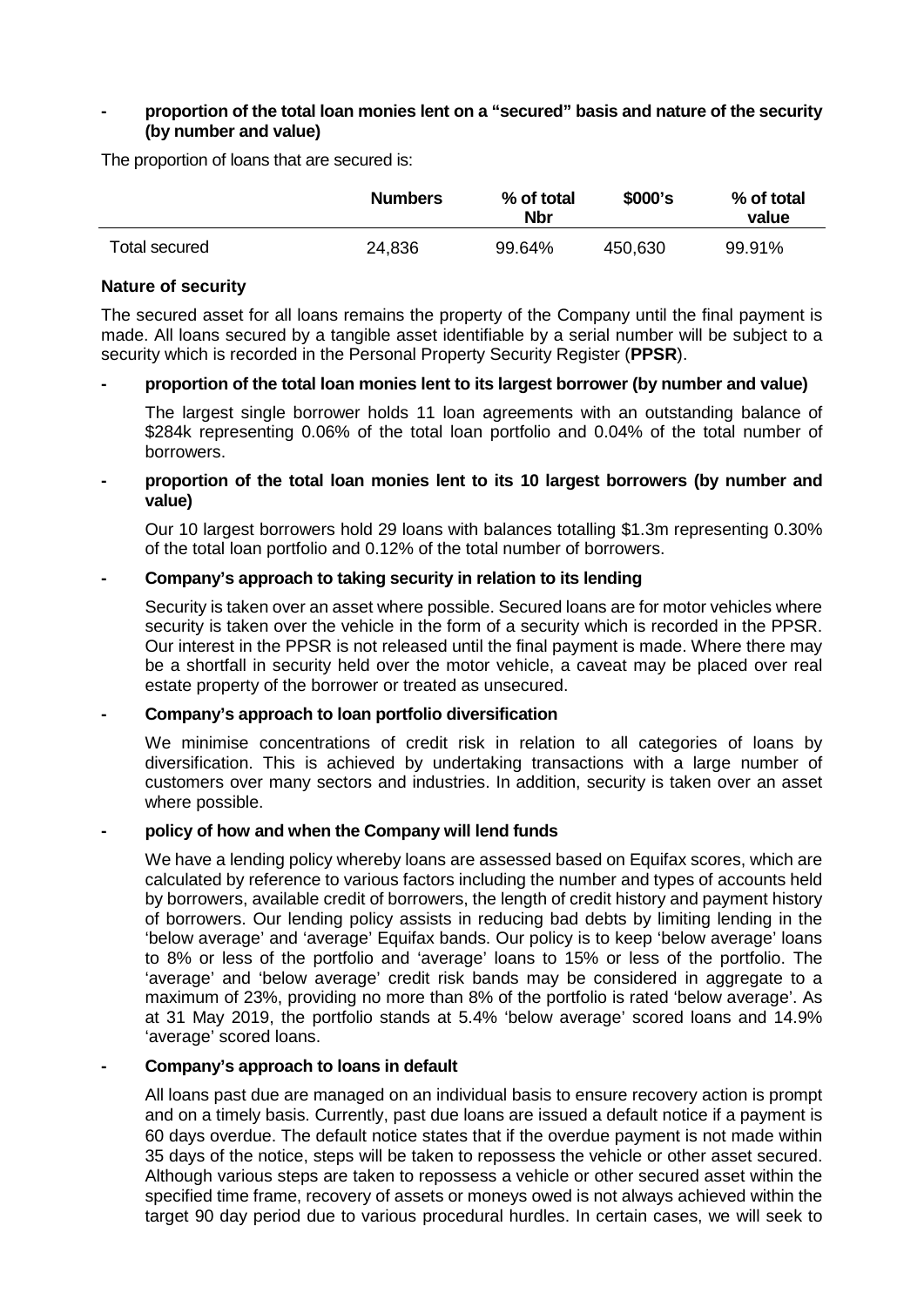enter into alternative arrangements whereby a borrower has a longer period of time to repay moneys owed if it is likely that we stand a greater chance of minimising losses, or such arrangements are in line with our broader business plans.

# **Benchmark 6 – Related party transactions**

**Issuers who on-lend funds should disclose their approach to related party transactions, including how many loans the issuer has made to related parties, the value of those loans, the value of those loans as a percentage of total assets, the assessment and approval process the issuer follows with related party loans when loans are advanced, varied or extended and any policy the issuer has regarding related party lending.** 

We satisfy Benchmark 6. As at 31 May 2019, we had no loans to related parties, other than in relation to 4 loans with an aggregate value of \$100,323 to staff of the Company and of RACV on the same terms as any other borrower. These loans represent 0.02% of our total assets. Loans to related parties are not part of our business strategy. Our policy in relation to related party lending is that any such transactions are conducted on a commercial basis on conditions no more favourable than those available to members or employees. Related party loans are not subject to the approval of the Trustee.

# **Benchmark 7 – Valuations**

### **If an issuer is involved in (directly or indirectly) or lends money for property-related activities, the issuer should take a specified approach to obtaining and relying on valuations.**

We do not satisfy Benchmark 7. Of our total loan portfolio, less than 0.89% represents propertyrelated activities, which are primarily loans provided for home renovations.

We do not lend funds for property development or to property developers, nor do we lend funds for use as part of an integrated property business or mortgage financing. Given that the value of loans relating to home renovations as 31 May 2019 is \$4.0 million of the total portfolio of \$451 million, we do not seek external valuations for home renovation purposes.

Accordingly, we do not satisfy Benchmark 7 in relation to loans provided for home renovations (being property-related activities).

# **Benchmark 8 – Lending principles - Loan-to-valuations ratios**

**If an issuer (directly or indirectly) on-lends money in relation to property related activities, the issuer should maintain the following loan-to-valuation ratios:**

- **- where the loan relates to property development - 70% on the basis of the latest complying valuation; and**
- **- in all other cases - 80% on the basis of the latest complying valuation.**

As with Benchmark 7, given that the value of loans relating to home renovations as at 31 May 2019 is \$4.0 million on a total portfolio of \$451 million, we do not seek external valuations for home renovation purposes.

Accordingly, we do not satisfy Benchmark 8 in relation to loans provided for home renovations (being property-related activities).